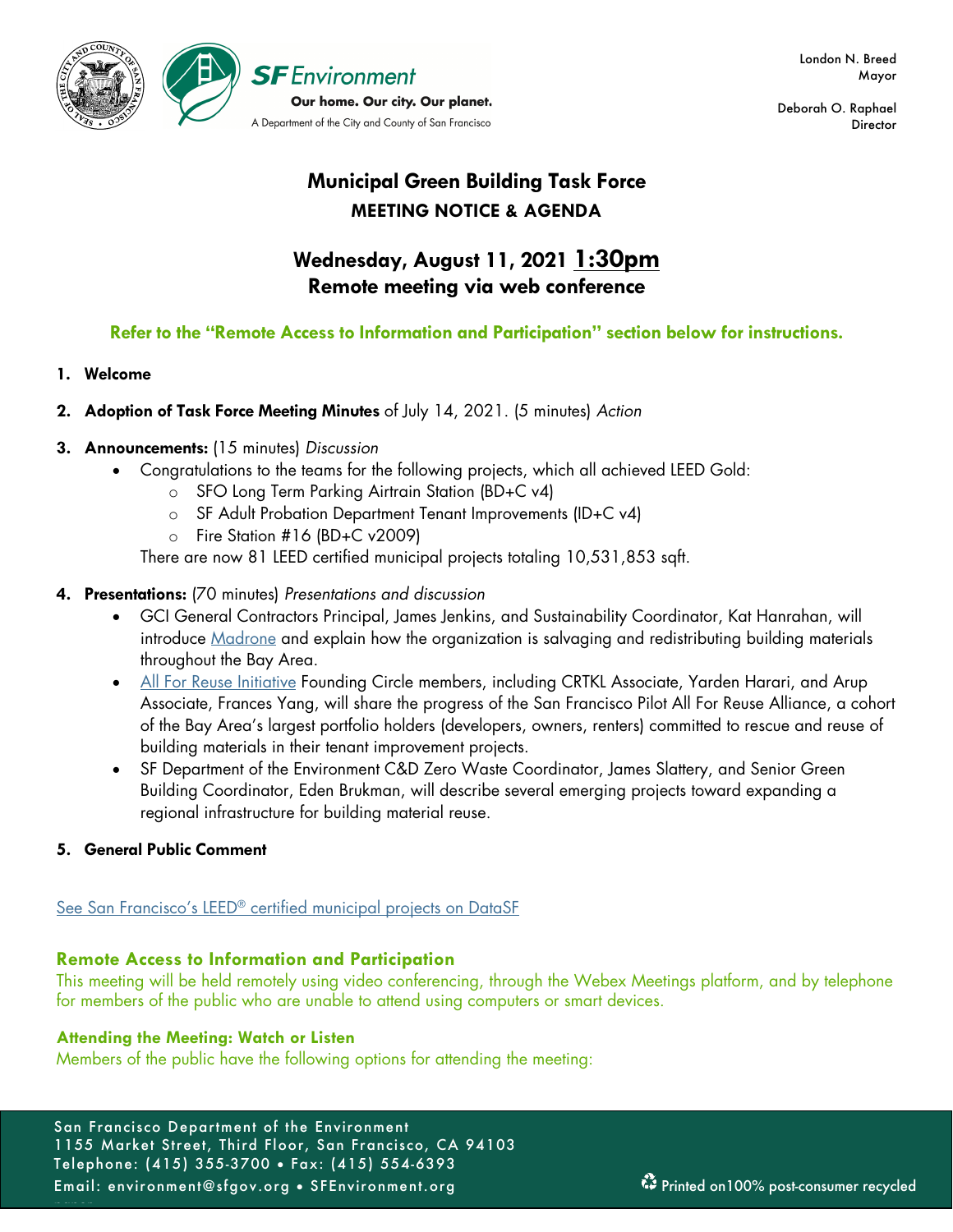- Option 1: Watch the meeting using a computer or smart device by clicking on the following link: **https://ccsf.webex.com/ccsf/onstage/g.php?MTID=ed371b00383bbbb26aa6b37bc145e1ecb** Password: MGBTF
	- If you are able to and would like to watch via your computer, please follow these instructions: i) Click on the link above; ii) Enter your first name, last name, and email address if desired; iii) Click "Join by Browser" (directly beneath the "Join Now" button);
	- If you are able to watch via your smart mobile device: i) Download the Webex Meetings application; ii) Click on the link above; iii) Click Join; iv) Enter your name and email; v) Click Ready to Join

### Option 2: Join the meeting by phone, if you do not have access to a computer or smart device. **Dial: 1-415-655-0001 and then enter the Access Code: 146 238 2821**.

### **Participating During Public Comment: By Phone or by Chat**

Members of the public will have opportunities to participate during public comment. The public is asked to wait for the particular agenda item before making a comment on that item. Comments will be addressed in the order they are received. When the moderator announces that the Committee is taking public comment, members of the public can:

- Option 1: Participate via computer or smart device by: i) Clicking on the "Raise Hand" icon in the Participant window; ii) Depending on the number of people in line ahead of you, you may have to wait before it is your opportunity to speak. When it is your turn, you will be notified that your line has been unmuted, and it will be your opportunity to speak; iii) Your call will be muted when your allotted time expires.
- Option 2: Participate over the phone by: i) Pressing \*3 (this step is very important, as it will activate the "Raise Hand" icon in the Participant window); ii) Depending on the number of people also in line ahead of you, you may have to wait before it is your opportunity to speak. When it is your turn, you will be notified that your line has been unmuted, and it will be your opportunity to speak; iii) Your call will be muted when your allotted time expires.

\*\* In accordance with Governor Gavin Newsom's statewide order for all residents to "Stay at Home" - and the numerous local and state proclamations, orders and supplemental directions – aggressive directives have been issued to slow down and reduce the spread of the COVID-19 virus. Copies of explanatory documents are available 1) on the Task Force's webpage https://sfenvironment.org/about/taskforce/municipal-green-building-task-force; or (2) upon request to Eden Brukman, at telephone number (415) 355-3710 or via e-mail at Eden.Brukman@sfgov.org.

### **Important Information**

Persons unable to attend the meeting may submit to the Task Force, by the time the proceedings begin, written comments regarding the agenda items above. These comments will be made a part of the official public record and shall be brought to the attention of the Task Force members. Any written comments should be sent to: Eden Brukman, San Francisco Department of the Environment, Eden.Brukman@sfgov.org by 5:00 p.m. on the day prior to the hearing. Comments which cannot be delivered to Ms. Brukman by that time may be taken directly to the hearing at the location above. When bringing handouts to meetings, please photocopy on both sides of the paper and try to use post-consumer recycled or tree-free paper. Also, please bring sufficient copies of handouts for the Task Force and the public.

The ringing of and use of cell phones, pagers and similar sound-producing electronic devices are prohibited at this meeting. Please be advised that the Chair may order the removal from the meeting room of any person(s) responsible for the ringing or use of a cell phone, pager, or other similar soundproducing electronic devices.

### **Public Comment**

At this time, members of the public may address the Task Force on items of interest that are within the subject matter jurisdiction of the Task Force but are not on today's agenda. Public comment will be taken following each agendized item. Each member of the public may address the Task Force for up to three minutes, unless otherwise announced by the Chair. If it is demonstrated that the comments by the public will exceed 15 minutes, the Chair may continue Public Comment to another time during the meeting.

The Brown Act forbids the Task Force from taking action or discussing any item or issue not appearing on the posted agenda. This rule applies to issues raised in public comment as well. In response to public comment, not on an agendized item, the Task Force is limited to:

- 1. Briefly responding to statements made or questions posed by members of the public, or
- 2. Request staff to report back on a matter at a subsequent meeting, or
- 3. Directing staff to place the item or issue on a future agenda (Government Code Section 54954.2(a).)

The following services are available on request 72 hours prior to the meeting; except for Monday meetings, for which the deadline shall be 4:00 p.m. of the last business day of the preceding week: For American sign language interpreters or the use of a reader during a meeting, a sound enhancement system, and/or alternative formats of the agenda and minutes, please contact Eden Brukman at (415) 355-3710 to make arrangements for the accommodation. Late requests will be honored, if possible.